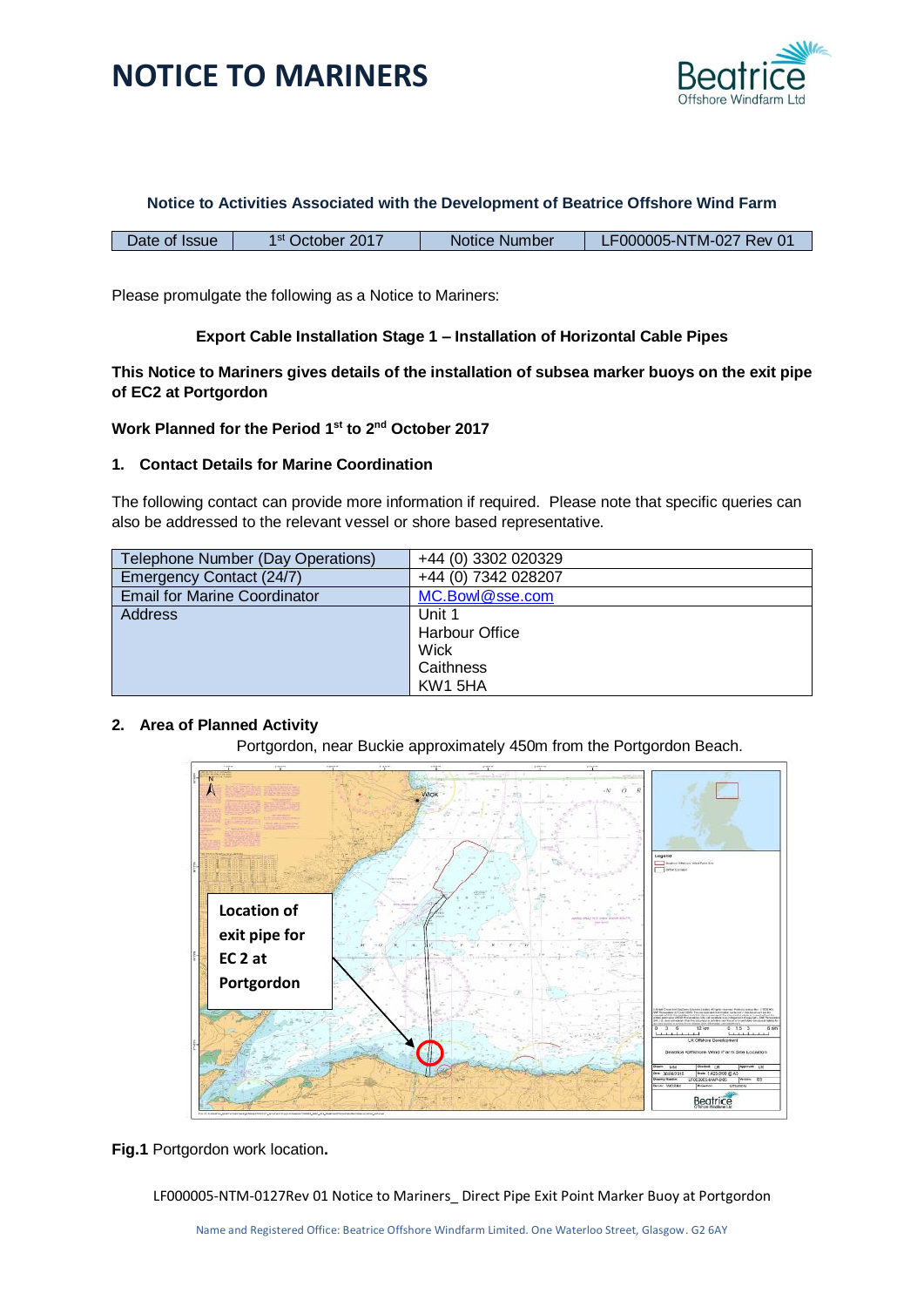



**Fig.2** EC2 work location is approximately 450m from the Portgordon Beach near Buckie.

### **3. Activity Description**

On behalf of BOWL, Nexans Norway AS and their subcontractor Stockton Drilling, have installed a horizontal cable pipe at an offshore exit point on EC2. This pipe was installed using a micro-tunnelling machine pushed through the ground beneath the seabed.

At the exit point approximately 450m offshore, the sealed pipe end will be marked with sub-sea marker buoys to assist divers to locate the exit point when the Export cable EC2.1 is being prepared for pull in.

The marker buoy rig consists of a 10mm steel wire, 30m long, both ends attached to the pipe flange with shackles. The remaining slack (loop) will be stretched out along the pipe route and is fitted with two 6inch trawler buoys. Both will be subsea and have a maximum height of 0,5m over seabed.

LF000005-NTM-0127Rev 01 Notice to Mariners\_ Direct Pipe Exit Point Marker Buoy at Portgordon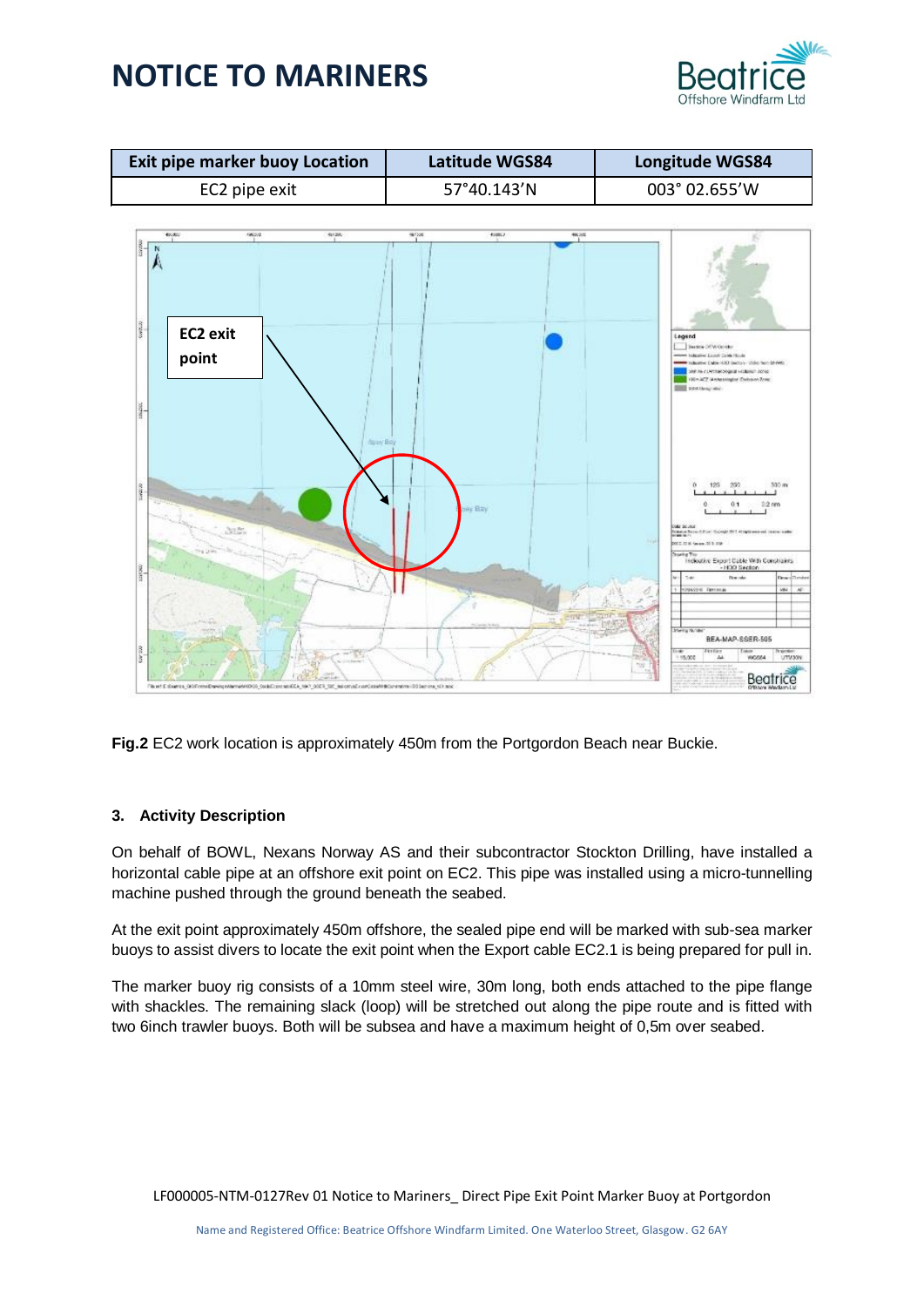



**Fig.3** Direct pipe end Marker buoy rig

#### **4. General Safety Advice**

All vessels engaged in the construction activity will exhibit appropriate lights and shapes prescribed by the International Regulations for Preventing Collisions at Sea; relative to their operations. All vessels engaged in the activity will also transmit an Automatic Identification System (AIS) message.

Use of Safety Zones within the Beatrice Offshore Windfarm Construction Area:

The Secretary of State for Business, Energy and Industrial Strategy (BEIS) has approved the use of safety zones under the Energy Act 2004 for the installation of wind turbines and offshore transformer module foundations/substructures within the Beatrice Offshore Windfarm. The approval was granted on the 17th March 2017.

The Secretary of State has declared Safety Zones under the following terms: During Construction

• 500 metres radius around each wind turbine, offshore transformer module and/or their substructures and foundations comprising the Beatrice Offshore Wind Farm whilst work is being performed as indicated by the presence of construction vessels.

• It is noted that the 500 metre safety zones will roll with the installation activity with no more than two construction vessels working at any one time. Vessels are advised that anchors associated with the construction vessels may extend outside of the 500 metre safety zone.

• A 50 metres radius around each wind turbine, offshore transformer module and / or their substructure and foundations installed but waiting to be commissioned as part of the Beatrice Offshore Wind Farm.

• Positions of foundations installed will be promulgated within the Weekly Notice of Operations.

LF000005-NTM-0127Rev 01 Notice to Mariners\_ Direct Pipe Exit Point Marker Buoy at Portgordon